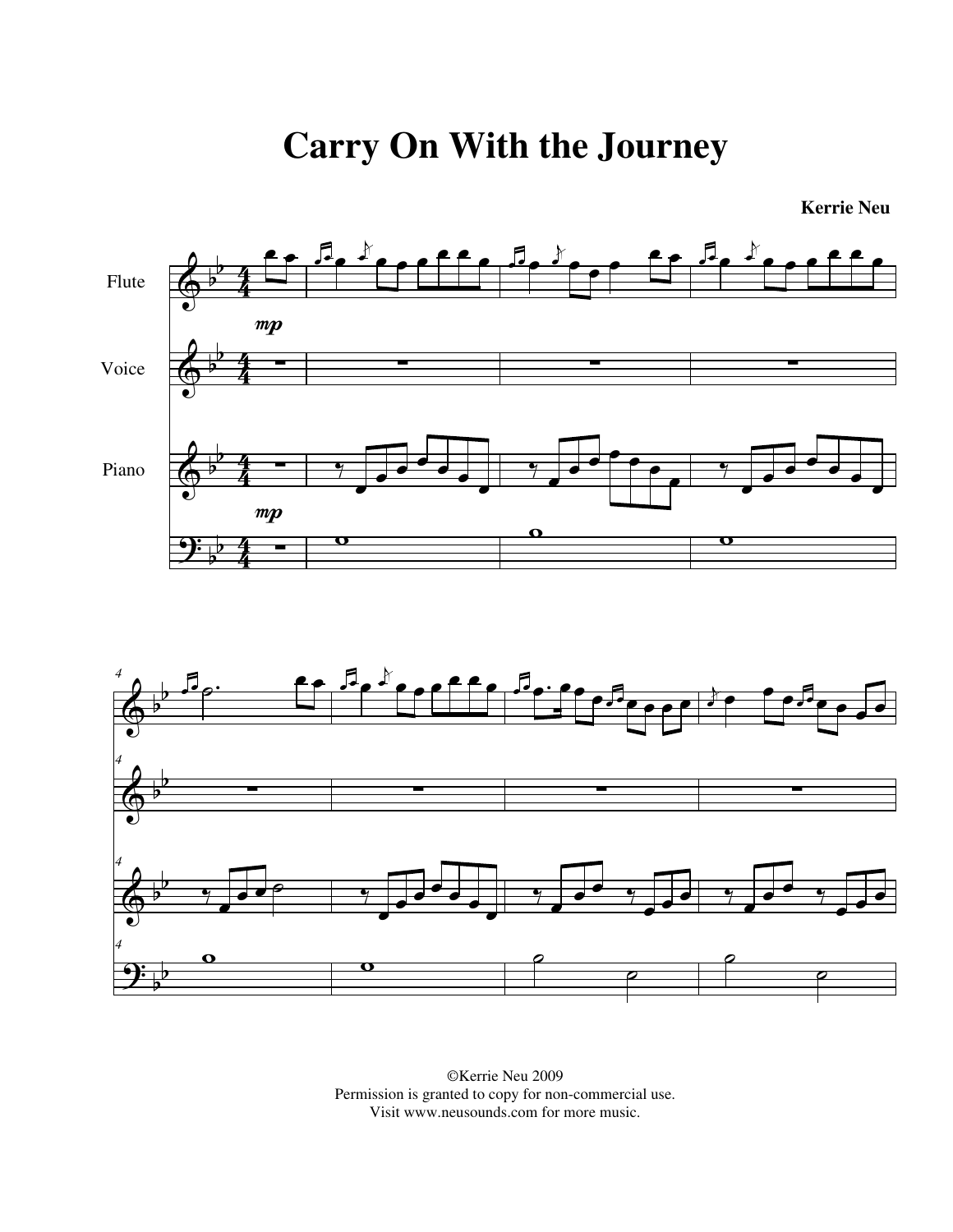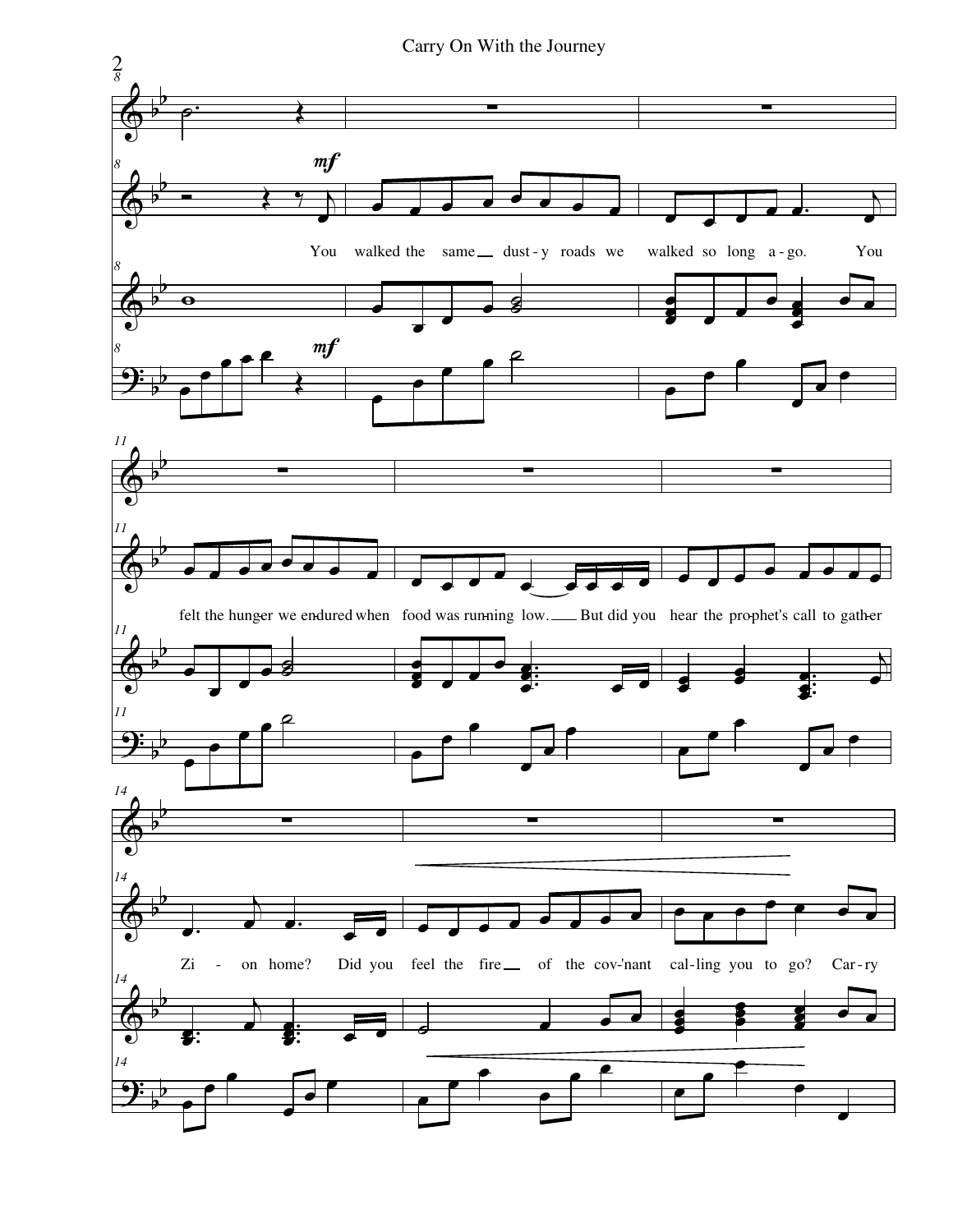Carry On With the Journey

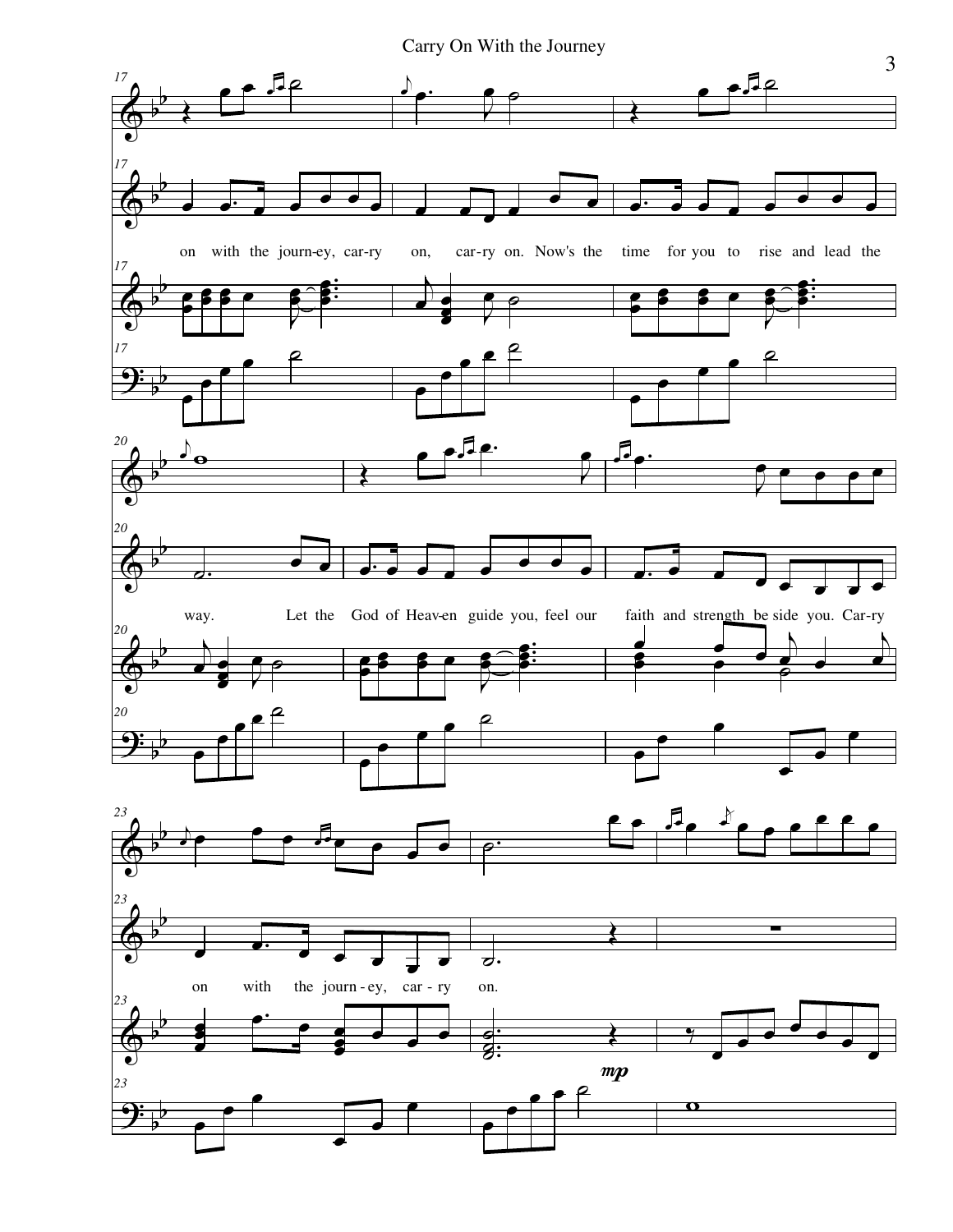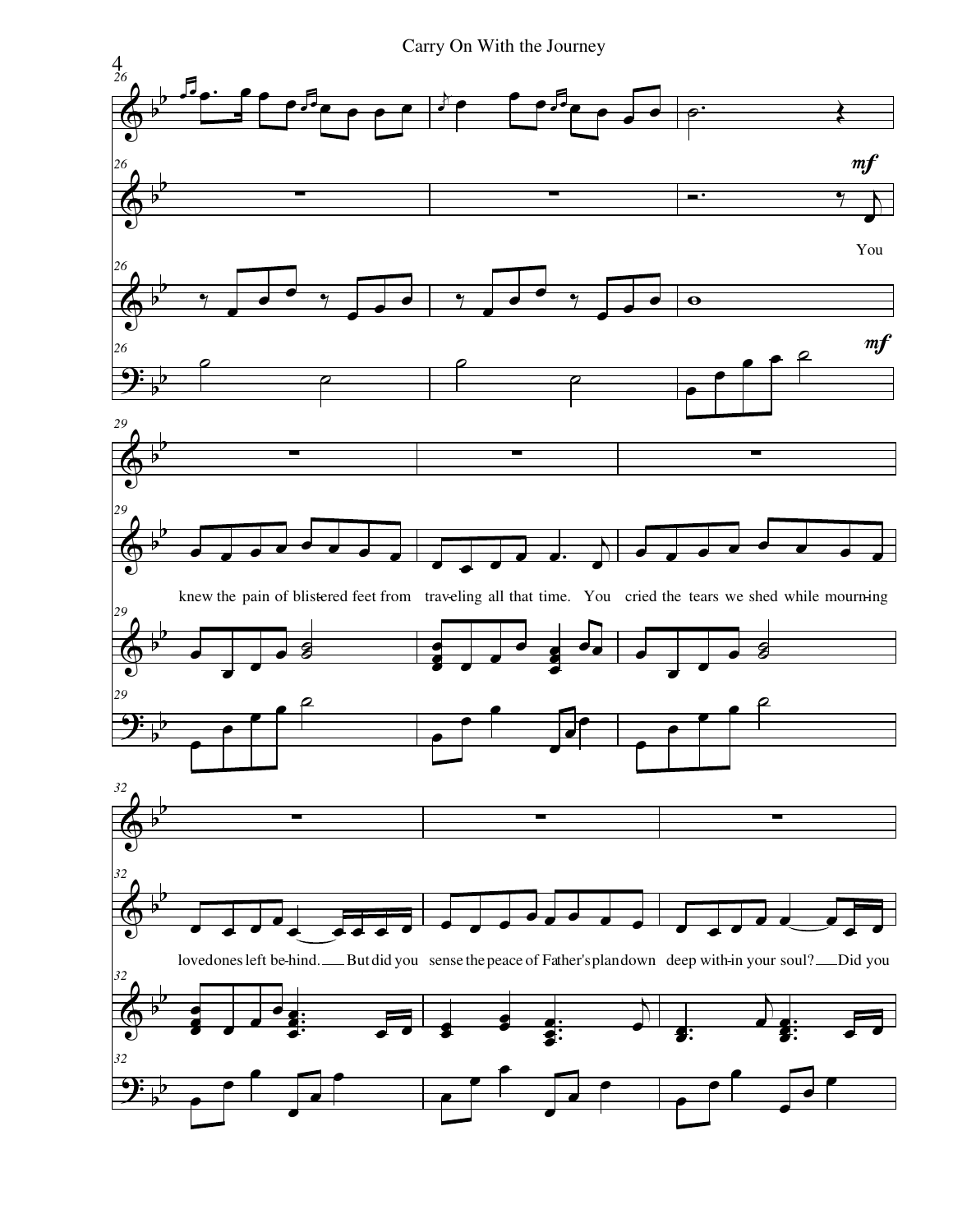Carry On With the Journey

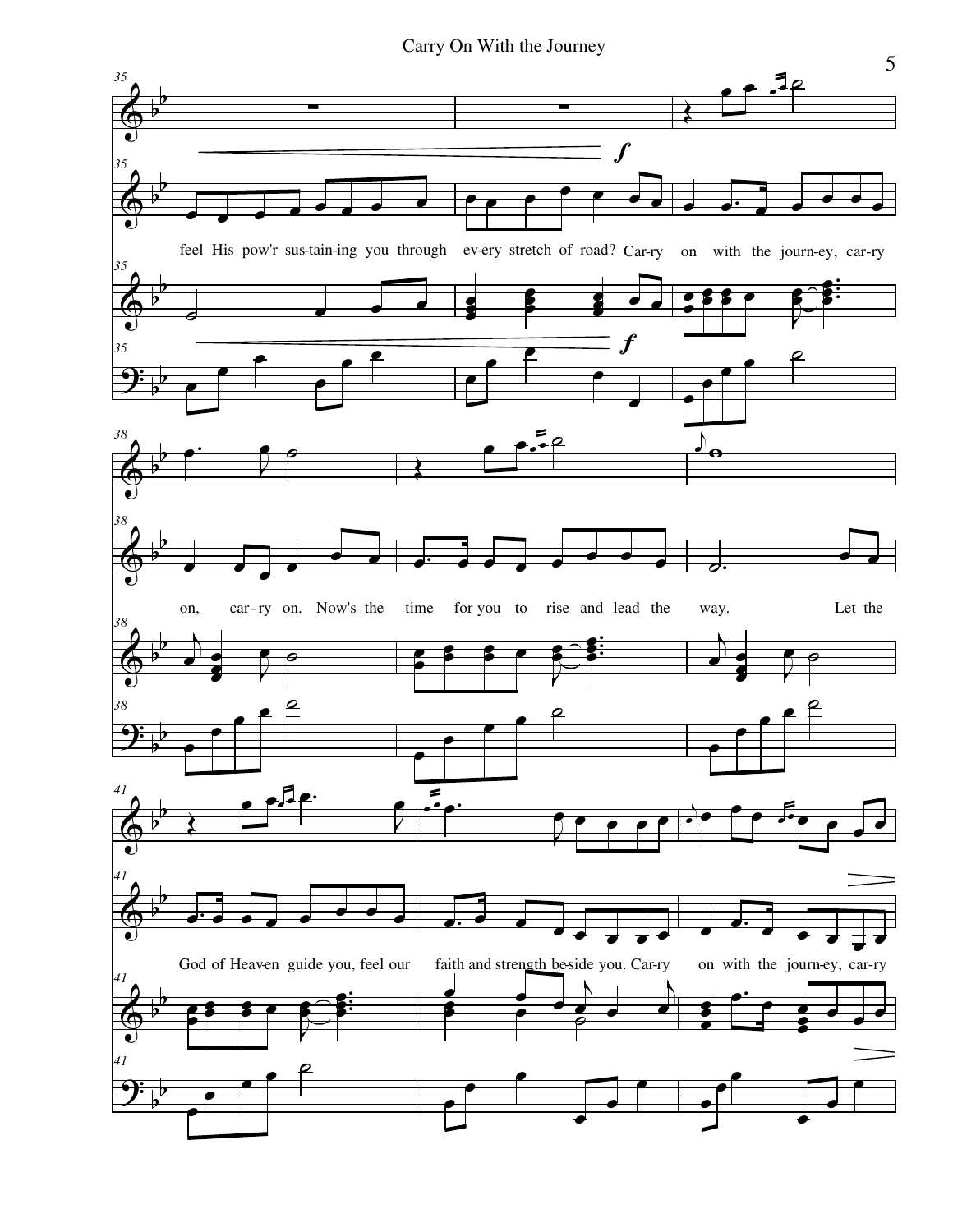

Carry On With the Journey